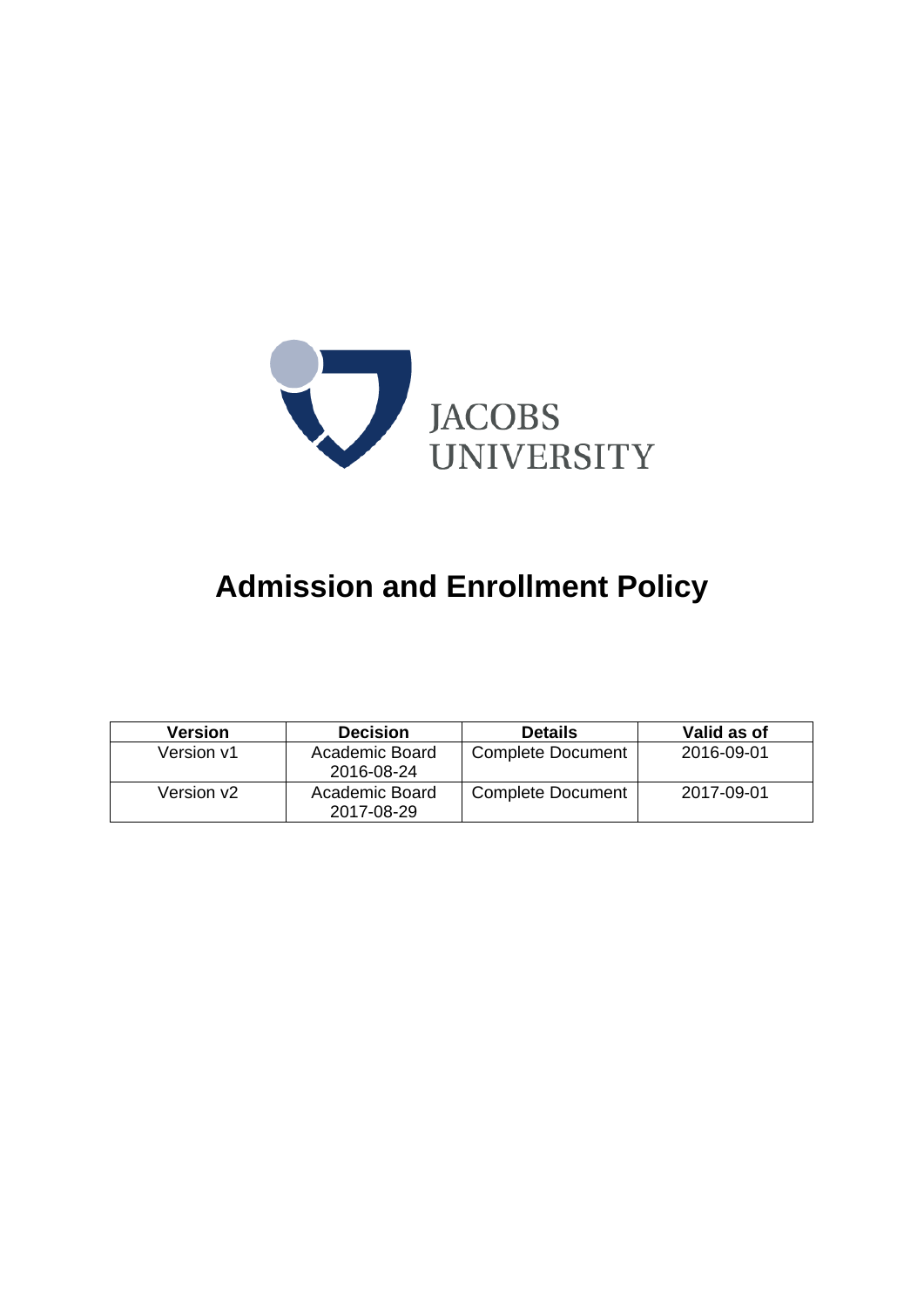# **Admission and Enrollment Policy**

Subject to compliance with The Bremer Higher Education Act (BremHG) these policies constitute the version which will become valid at Jacobs University starting September 1st, 2017.

# **Contents**

| 1.  |  |
|-----|--|
|     |  |
|     |  |
|     |  |
|     |  |
|     |  |
| 2.  |  |
|     |  |
|     |  |
|     |  |
| 3.  |  |
|     |  |
|     |  |
| 4.  |  |
|     |  |
| 5.  |  |
| 6.  |  |
| 7.  |  |
|     |  |
|     |  |
|     |  |
| 8.  |  |
| 9.  |  |
| 10. |  |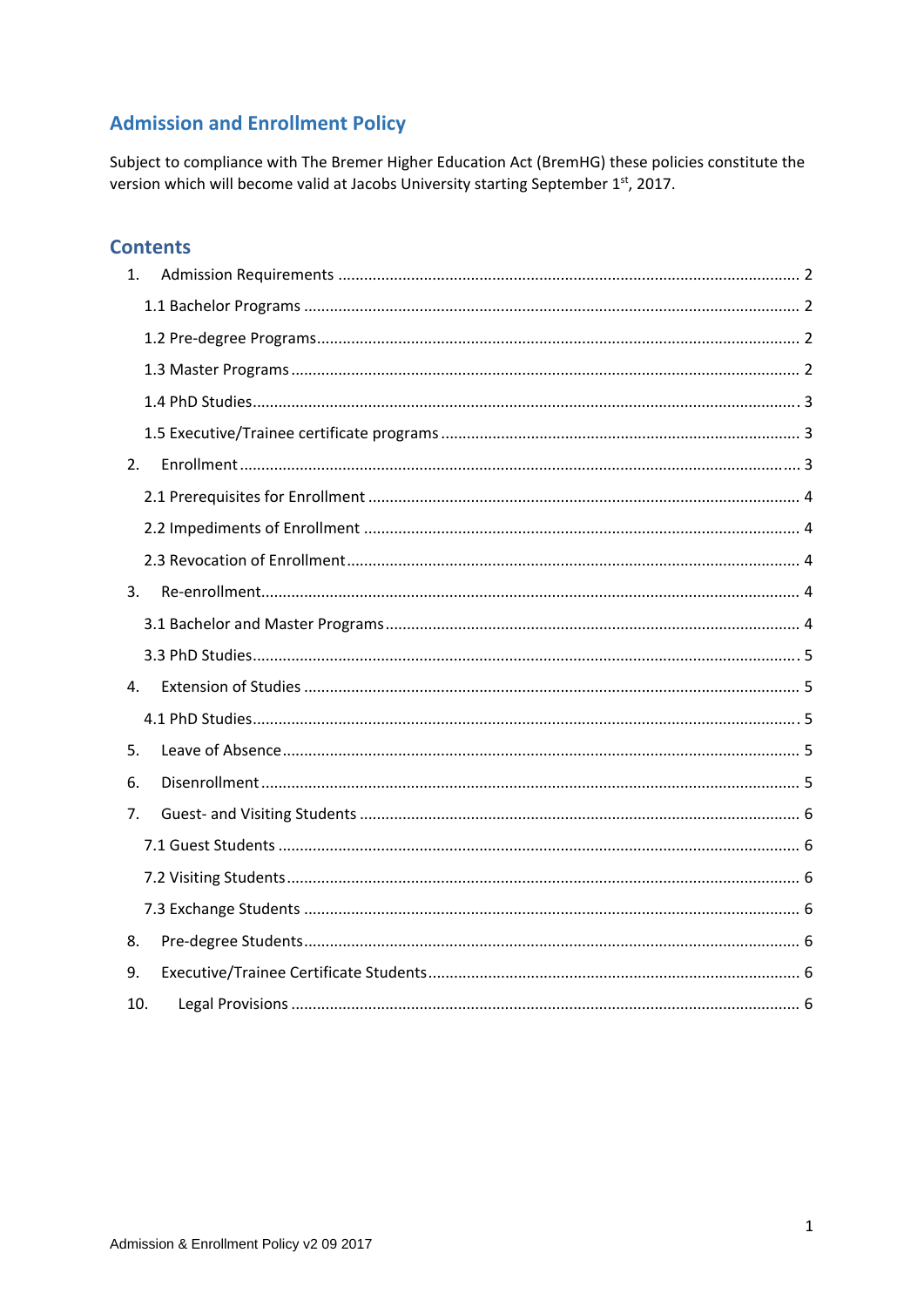# **1. Admission Requirements**

Admission to Jacobs University is possible for:

Bachelor and Master programs, PhD degrees, pre‐degree‐ and executive/trainee certificate programs.

Jacobs University reserves the right not to grant admission even if applicants formally fulfill the admission requirements. Admission at Jacobs University cannot be claimed by legal action.

Admission requirements for the different levels are as follows:

#### **1.1 Bachelor Programs**

The admission requirements for studies leading to a Bachelor degree as defined by the Higher Education Act of the City State of Bremen, namely by §33 apply in analogy.

For international students (§33 (1) 5. BremHG) the following specific rules apply:

German language proficiency is not required, instead all applicants need to submit proof of English proficiency. Jacobs University accepts common international university entrance tests such as SAT, ACT or TestAS.

For any student who has acquired the right to study at a university in the country where she/he has acquired the higher education entrance qualification Jacobs University accepts the common international university entrance tests as a replacement of the entrance examination (Hochschulzugangprüfung, §33 (3b) BremHG).

Applicants who have a subject-related entrance qualification (fachgebundene Hochschulreife) may be admitted only to respective studies programs.

#### **1.2 Pre‐degree Programs**

The admission requirements for all pre-degree programs are in analogy to the admission requirements for Bachelor programs with the following exception: The requirement to submit a common international university entrance test is waived.

#### **1.3 Master Programs**

The admission requirements for studies leading to a Master degree are defined by the Higher Education Act of the City State of Bremen, namely by §33 (6). Students with a subject‐related undergraduate degree may be admitted to graduate studies unrelated to their previous degree based on assessment procedures defined by the respective program handbook. Any further admission requirements for Master programs are specified in the respective program handbooks and on the university website.

Applicants who meet the admission requirements are admitted to a specific Master program or to a specific master course.

Students willing to transfer to another program must submit a new application. Upon approval by the Dean and the program coordinator of the Master program the student may be admitted to the Master program he or she has applied for. As a rule, a transfer is only possible until October 1 of each Fall semester.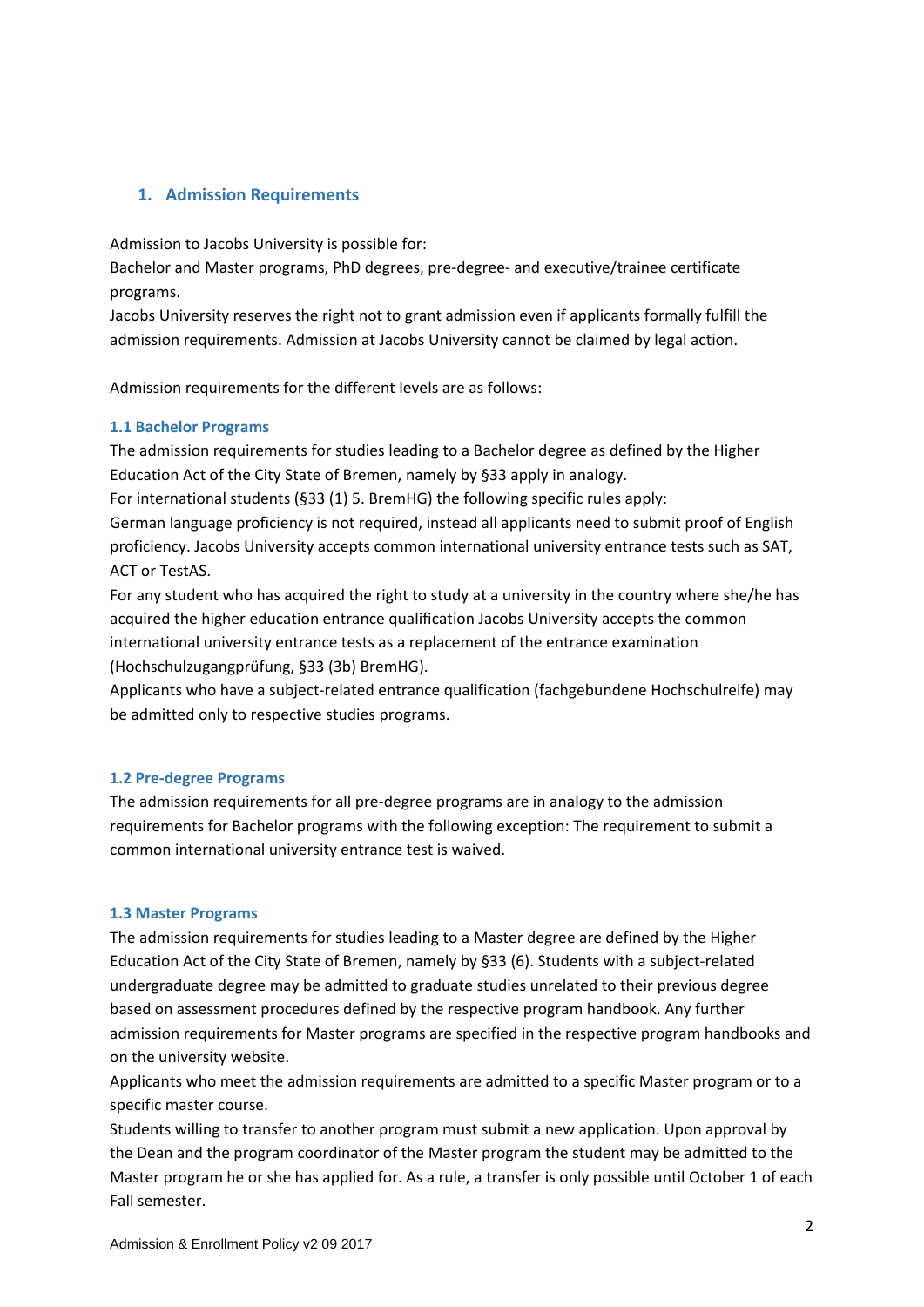#### **1.4 PhD Studies**

Prerequisite for the enrollment as a PhD student is a completed Master degree (or equivalent). Fulfillment of the requirements is evaluated formally, as well as academically by the university. If the formal requirements are fulfilled, the final decision on acceptance lies with the prospective PhD Advisor.

Students already holding a PhD degree cannot apply for PhD studies leading to a PhD degree of the same denomination.

The admission letter may include information on requirements that the PhD student needs to fulfill within a defined period of time after the enrollment as a PhD student in order to be allowed to continue and finish his/her PhD degree at Jacobs University.

In exceptional cases students holding a Bachelor degree may be admitted directly to PhD studies (Grundständige Promotion). Applications must be submitted by the potential PhD Advisor. Admission criteria are as follows:

- 1. Applicants have to be among the best 10% of their study program.
- 2. Applicants must submit a scientific transfer document, e.g., a publication. The nature of this transfer document is determined by the Dean based on a recommendation of the prospective PhD Advisor.
- 3. Applicants must pass an oral examination in the respective research field evaluated by a committee consisting of the Dean of the respective focus area as well as two faculty members of the respective research field. The prospective PhD Advisor is not a member of this committee but may direct recommendations for potential members to the Dean.
- 4. The committee decides on the scope of the oral examination, but as a rule it should not exceed 60 minutes.
- 5. The committee may decide that the candidate has to attend additional courses, research seminars, or colloquia to improve the candidate's knowledge necessary for the PhD project.

#### **1.5 Executive/Trainee certificate programs**

The admission requirements for executive degree and certificate programs including trainee certificate programs are as follows:

- a. Executive degree programs: Applicants must have completed a university degree and have an employment history in a related field.
- b. Executive/Trainee certificate programs: Applicants must have an employment history in a related field.

# **2. Enrollment**

Enrollment is achieved, according to the provision of the Higher Education Act of the City State of Bremen (§34 BremHG) by registering for Bachelor programs, Master programs, pre‐degree, executive/trainee certificate programs or PhD studies.

Bachelor- and Master- as well as students in pre-degree and executive/trainee certificate programs enroll for the Fall semester. In exceptional justified cases, enrollment for the Spring semester is possible. In general, students who arrive more than three weeks after the beginning of the semester will not be allowed to enroll at Jacobs University for that academic year, except in exceptional and justified cases. PhD students as well as executive/trainee certificate program participants may enroll at any time during the academic year.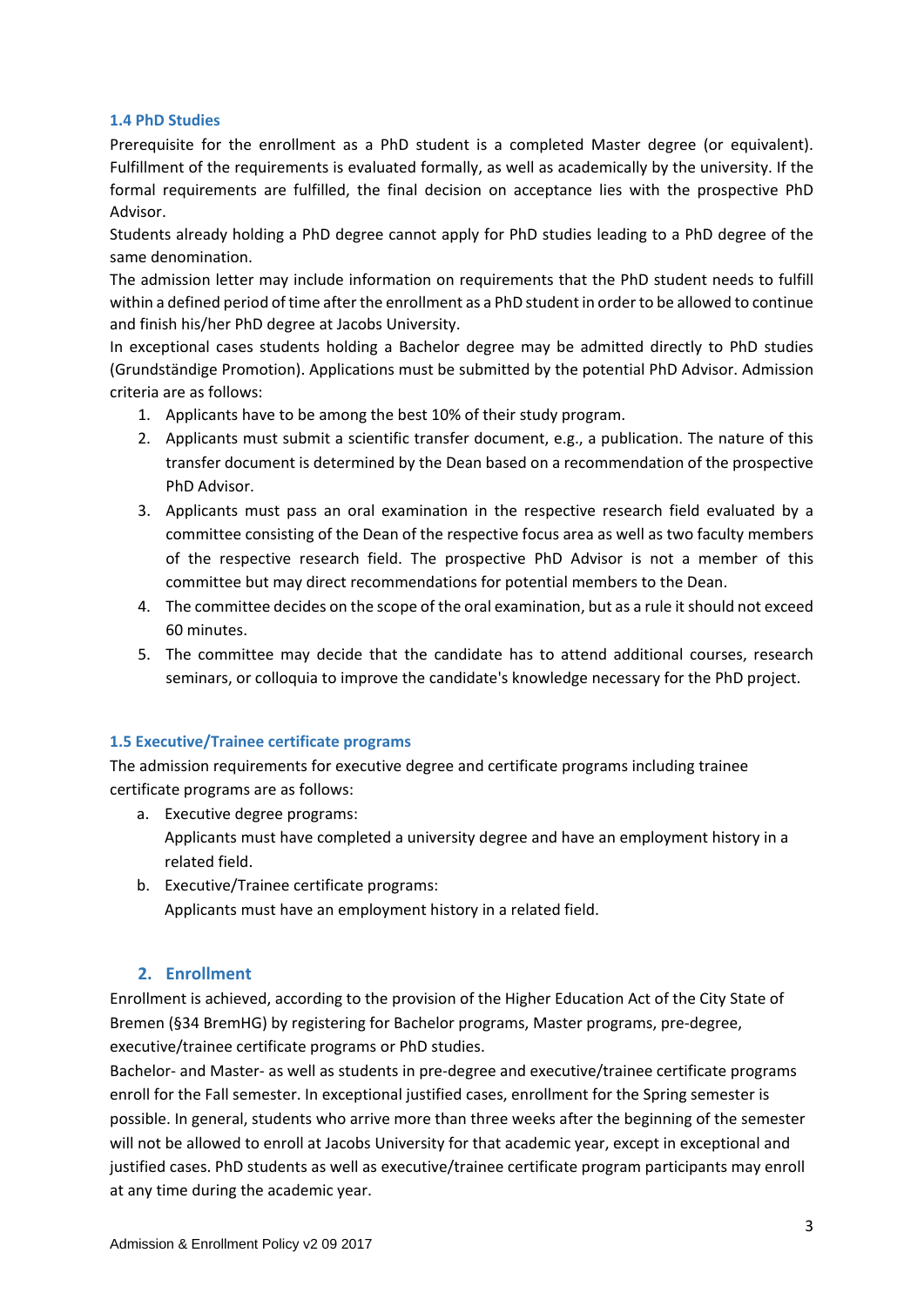For all student categories the provisions of §36 (4) BremHG are replaced by the necessity to submit a formal proof of English proficiency. In exceptional cases this requirement may be waived.

All students remain enrolled for the entire regular study period (Regelstudienzeit) unless they meet or fail their graduation requirements prematurely. As a rule the regular study period for PhD studies is three years. PhD students must register and must remain enrolled at Jacobs University throughout their PhD studies.

Enrollment as a part‐time student is possible for executive/trainee certificate programs and PhD students under certain conditions. Students willing to enroll part‐time must direct an application to the Dean.

Double enrollment is only possible for students who, in addition to their enrollment at Jacobs University, are enrolled at another non‐German university. This may be the case for exchange students from non‐German universities.

In case of cooperation contracts between Jacobs University and another German university for the conduct of joint degree programs, an enrollment as guest student (Neben‐ oder Gasthörer) at the partner university is possible.

#### **2.1 Prerequisites for Enrollment**

Prerequisites for enrollment as a student are:

- 1. Fulfillment of the admission requirements as listed in (1)
- 2. Submission of proof of English proficiency (see 2)
- 3. Payment of all fees according to the Fees Regulation of Jacobs University
- 4. Proof of health insurance
- 5. Proof of primary residence

### **2.2 Impediments of Enrollment**

Applicants will not be enrolled if they:

- 1. Fail to fulfill the admission requirements as listed in (1)
- 2. Are enrolled at another German university
- 3. Fail to submit the necessary documentation for enrollment
- 4. Fail to enroll in time for the fall semester

#### **2.3 Revocation of Enrollment**

Enrollment of students will be revoked in case the student pretended to fulfill the enrollment prerequisites but has in fact not fulfilled the enrollment prerequisites.

# **3. Re‐enrollment**

Students who have been disenrolled but have not finished their studies may apply for re‐enrollment.

#### **3.1 Bachelor and Master Programs**

Re-enrollment is granted on the basis of the policies valid at the time of the student's re-enrollment. Re‐enrollment in the same program in which a student was previously enrolled cannot be guaranteed. Students who have not completed the regular study period of six (for Bachelor programs) or four (for Master programs) subject semesters will in general be granted re‐enrollment. Conditions under which a re‐enrollment is no longer possible are defined in "Disenrollment" (6). The application for re‐enrollment will be processed by the Dean, the student's former Academic Advisor, the Study Program Coordinator of the program the student is applying to, and a member of the Student Records Office. The university reserves the right to require documentation beyond the standard application for re‐enrollment (e.g. medical confirmations, financial plan). The committee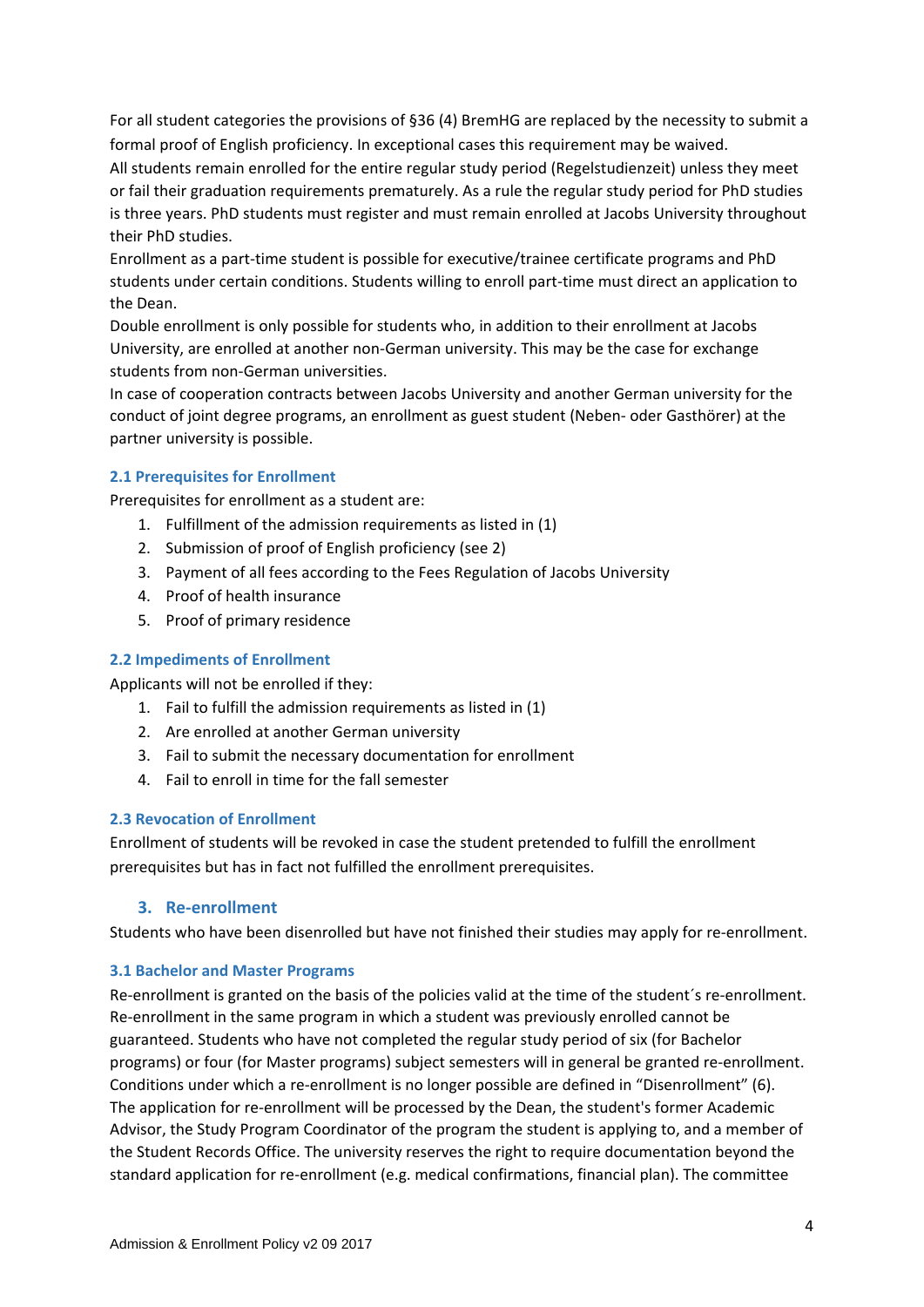may invite further university members (e.g. College Coordinators, Counselors) if deemed appropriate.

An application for Financial Aid from Jacobs University for students will be processed independently from the application for re‐enrollment. Students re‐enrolled to the university have to pay the costs for the first semester after re-enrollment, as well as any outstanding balance on their account, before they can continue their studies. Financial aid is available for the expected study period (Regelstudienzeit) including the semesters the student was enrolled at Jacobs University before his/her re‐enrollment.

#### **3.3 PhD Studies**

PhD students who have been disenrolled from Jacobs University but have not yet finished the degree to which they have originally been admitted to may apply for re-enrollment. The final decision rests with the Dean after consultation with the PhD advisor.

# **4. Extension of Studies**

Students who are not able to finish their studies within the regular study period (Regelstudienzeit) of the respective program must formally apply for an extension of studies to remain enrolled. The application will be discussed and decided upon by the Dean, the student's Academic Advisor, the Program Coordinator and the Student Records Office. Jacobs University reserves the right to not approve the application for an extension. In this case the student will have to leave the university without a degree. Financial consequences of an extension of studies are regulated in the rules and regulations of Student Financial Services.

# **4.1 PhD Studies**

PhD students who are not able to finish their studies within the regular study period (Regelstudienzeit) must formally apply for an extension of studies to remain enrolled. The application will be discussed and decided upon by the Dean and the student's supervisor. Jacobs University reserves the right to not approve the application for an extension. In this case the student will have to leave the university without a degree.

# **5. Leave of Absence**

As a rule, a leave of absence may be granted by the Student Records Office for a maximum period of two semesters and after the completion of at least one semester of studies. Maternity‐ and/or parental leave periods do not count towards this maximum period and may also be granted in the first semester. In exceptional cases, e.g., if there are special requirements by study programs, students may be granted a leave of absence already in the first semester. These exceptions are regulated by the program handbooks.

In general, during a leave of absence, no study achievements can be obtained and no credits may be transferred towards the degree at Jacobs University. Exceptions to this rule are possible during maternity‐ and/or parental leave. Semesters in which students are on a leave of absence do not count towards their subject semesters.

# **6. Disenrollment**

In general disenrollment takes effect at the end of the respective semester. Students may be disenrolled at any time upon request.

Students are also disenrolled in case: